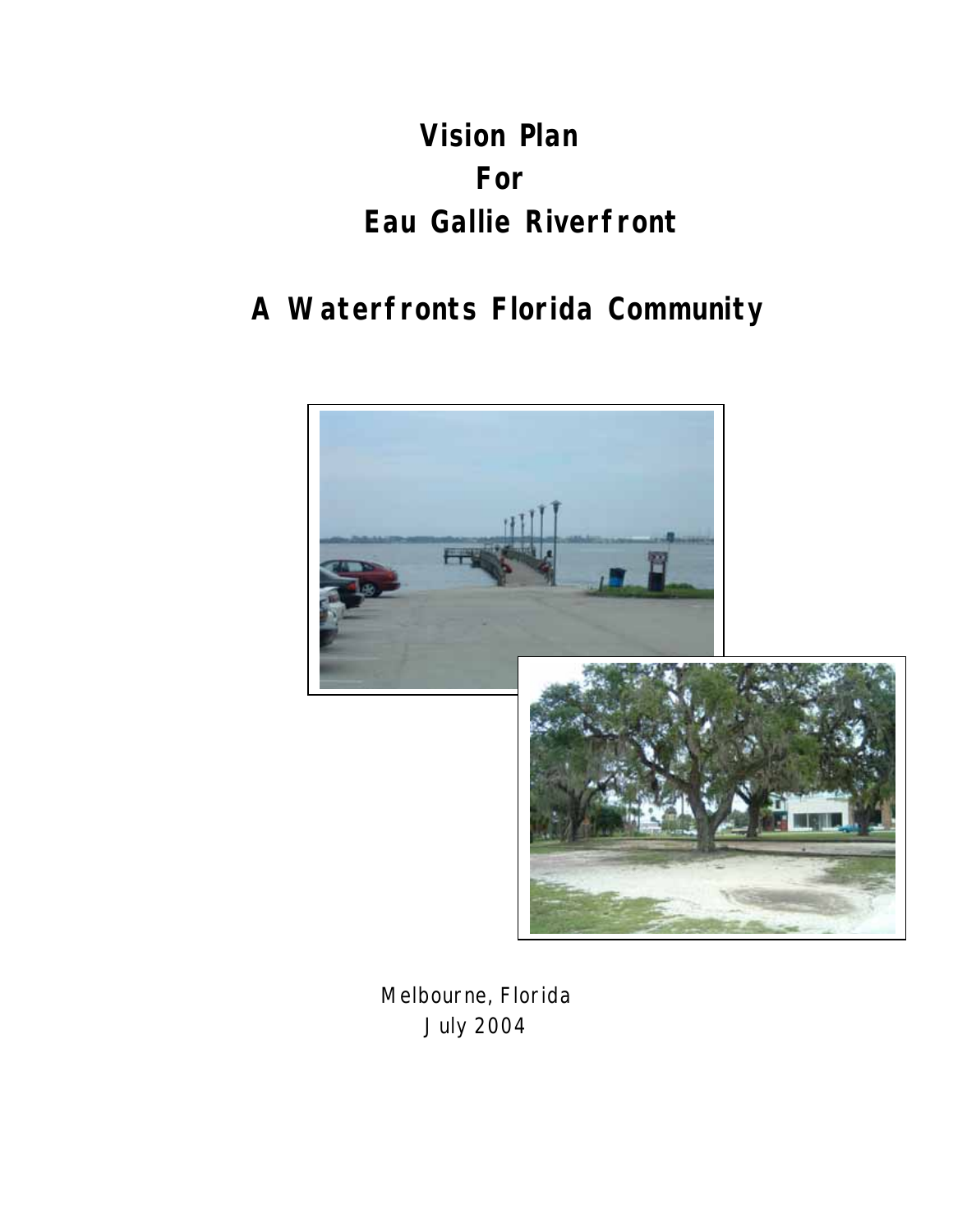# **Vision Plan For Eau Gallie Riverfront A Waterfronts Florida Community**

Prepared for: **Eau Gallie Riverfront Community Redevelopment Agency Advisory Committee/Waterfronts Florida Partnership Committee** 

> **By**: **Eau Gallie Waterfronts Vision Workgroup**

Gene Davis Eau Gallie CRA Advisory Committee Waterfronts Florida Partnership Committee

> Sharon Dwyer Director, Eau Gallie Public Library

Richard Hester Waterfronts Florida Liaison Manager

Carol McCloud Eau Gallie Crime Watch and Neighborhood Improvement

Max Spector President, Friends of the Eau Gallie Library, Inc.

Carol Crispen City of Melbourne, Eau Gallie Redevelopment Manager

July 2004 Approved by the Melbourne City Council September 14, 2004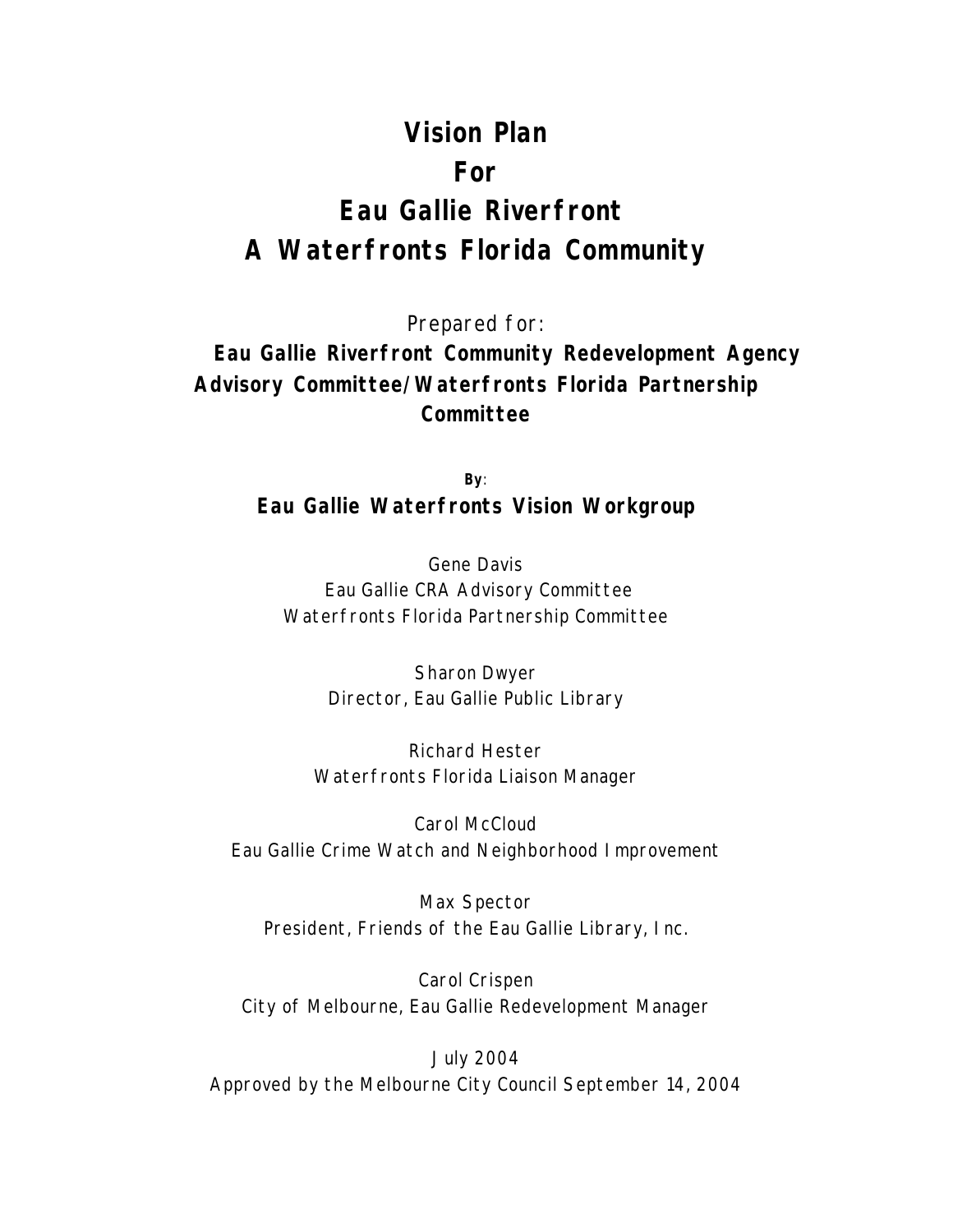# **Vision Plan For Eau Gallie Riverfront A Waterfronts Florida Community**

### **Table of Contents**

| $History. \dots 12$ |  |
|---------------------|--|
|                     |  |
|                     |  |
|                     |  |
|                     |  |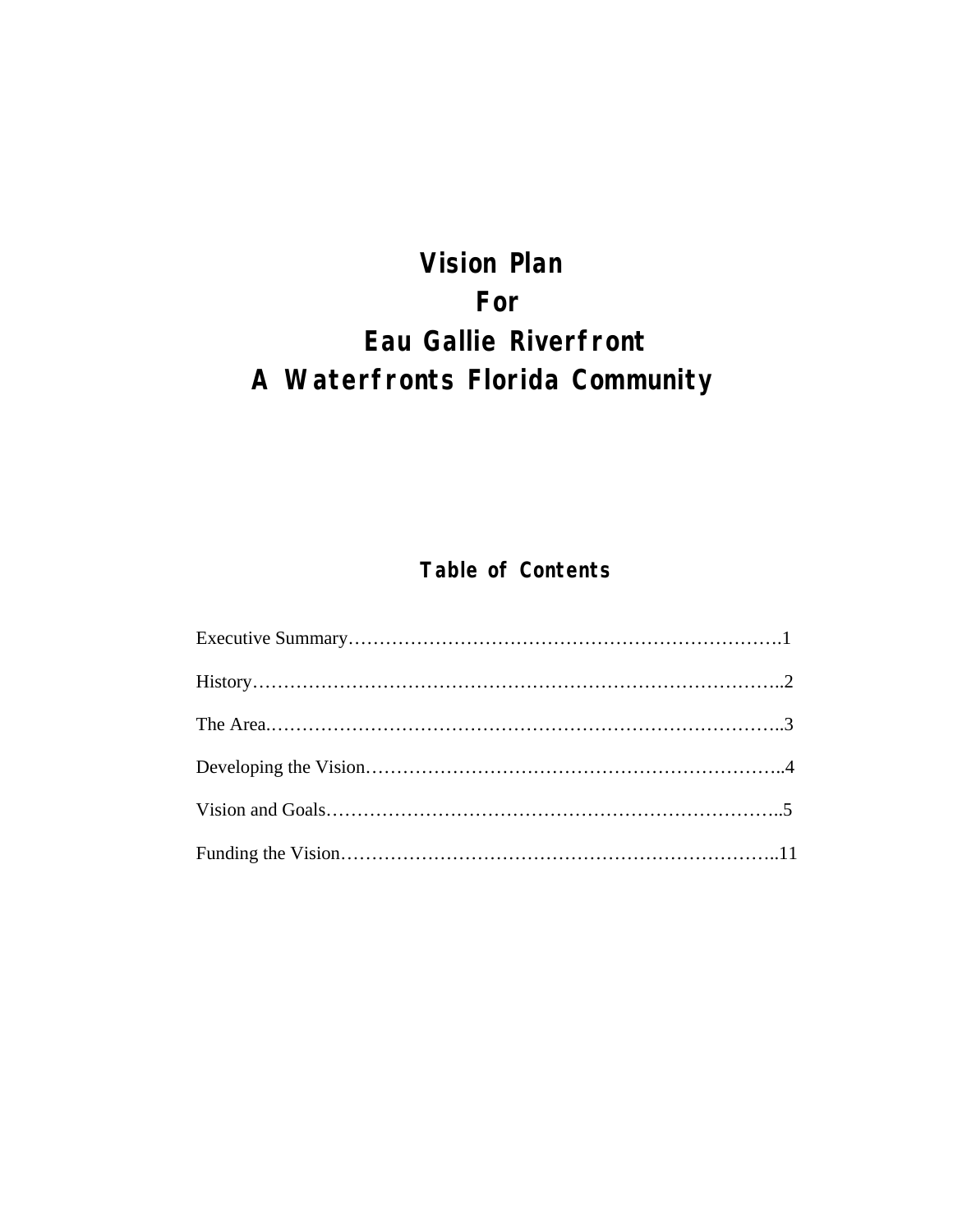## **EXECUTIVE SUMMARY**

The community, in response to the area's Waterfronts Florida Partnership designation created this Vision Plan for the Olde Eau Gallie Riverfront of the City of Melbourne. The Vision Plan is intended to supplement the Olde Eau Gallie Riverfront Urban Infill and Community Redevelopment Plan, not to replace the plan. Items from the Redevelopment Plan were blended with new ideas for the area to create the Vision Plan.

The Vision Plan highlights the following:

- 1. History of the area.
- 2. Description of the area.
- 3. How the vision was developed.
- 4. Visions and goals the community has for the area.
- 5. Potential funding sources of projects.

The focus of the plan is on the development of the waterfront and the surrounding area. The water is the primary asset in Eau Gallie, thereby, maintaining public access to the water and creating additional areas for the public to enjoy the water is a large part of the vision. The community recognizes the economic development of the surrounding area may be maximized by the connectivity of the water to the urban core.

This plan is intended to present a long-range strategy for positive change in the Olde Eau Gallie riverfront area, not as a commandment of items to accomplish. The strategies represent a partnership between the City, the community and private business. Conditions of the area have the potential to change and the plan is intended to respond and work within the parameters of change in a fluid and dynamic manner. Presently, there is no programmed funding or a specific timeline for the projects, and each project will need approval by City Council/CRA as they are prioritized and funding is identified.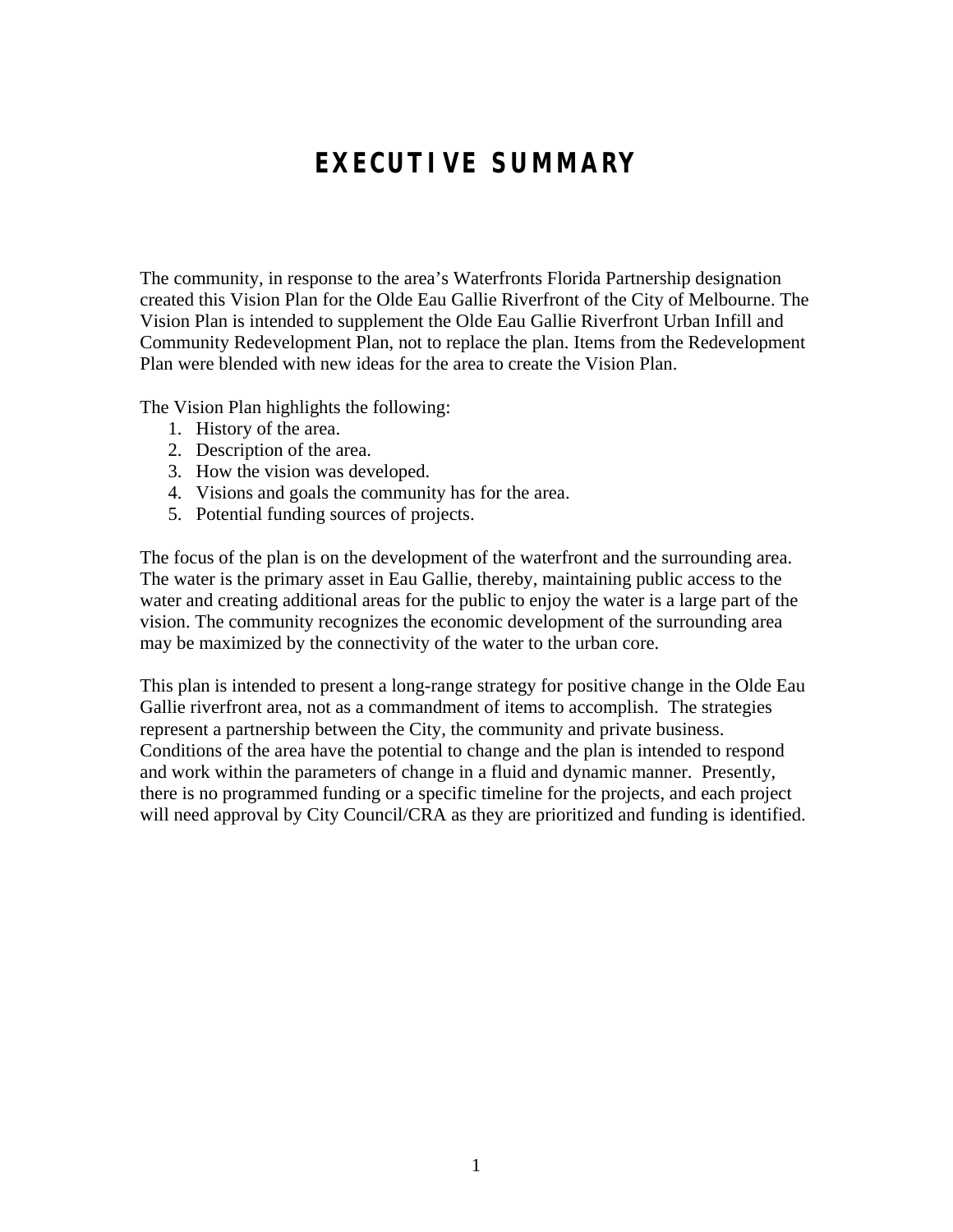The Eau Gallie Waterfronts Florida Community has a long, intimate association with the Indian River Lagoon/Eau Gallie River Basin. The first settlement was established in 1859 when John C. Houston received an 80-acre homestead on the north shore of the Eau Gallie River.<sup>1</sup> The late 19th Century saw early development in Eau Gallie. In the 1870s, A.G. Hill and H.R. Olmstead opened stores. Steamers frequented Eau Gallie. Aaron Bennett opened a boatyard in 1896.2 "Before the railroad came in 1893, the main means of passenger and cargo transport to Indian River towns was by steamer."3

 From those earliest days, the Indian River Lagoon has provided economic and recreational benefits to the inhabitants of Eau Gallie. Early pictures show fishermen with large numbers of fish reaching four foot in length. Today one sees fishermen and "shrimpers" camped out on the Eau Gallie Causeway.

 Commercial river traffic has declined, but recreational vehicles, both powered and sailboats, fill the river today. Weekend crowds cover the lagoon with people and boats. Sailboat races are seen up and down the river.

 As Eau Gallie grew, it became a community center. In the 1920's and 1930's, visitors flocked to the Oleander Hotel, which graced the banks of the Indian River just north of the wooden Eau Gallie Bridge. A local poster in 1935 lists an array of community activities celebrating George Washington's birthday. Crowds of residents and visitors marked Washington's birthday at the corner of Pineapple and Eau Gallie Boulevard with fish fries, horseshoe and shuffle board contests, girls' and men's athletic events. There were Baby Parades and political speeches. A dance at the Eau Gallie Yacht Club capped the activities.4

 Eau Gallie joined with the City of Melbourne in 1969, retaining its neighborhood title of Eau Gallie. Reacting to low economic conditions, high crime, and undesirable conditions in the late 1990s, the citizens of the Eau Gallie Community banded together to work with the City of Melbourne to restore a sense of community and revitalize its waterfront community ambiance of earlier times.5

 The force of the community effort helped to create a Community Redevelopment Area in 2000 and a designation as a member of the Waterfronts Florida Partnership Plan in 2003. This plan is directed toward identifying and implementing the vision for the community that was developed during town meetings and inputs made to the Redevelopment Advisory Committee and the Waterfronts Florida Committee and subsequent deliberations of the Waterfronts Committee6.

 $\overline{a}$ 

<sup>&</sup>lt;sup>1</sup> The Melbourne Bicentennial Book, Noreda B. McKemy & Elaine Murray Stone, eds., (Melbourne, 1976)

<sup>3. 2</sup> *Melbourne and Eau Gallie,* Karen Raley & Anne Raley Flotte, Arcadia Publishing, 2002, PG 15. 3

 $3$  Ibid. Pg 19.

<sup>4</sup> Ibid, PG 75.

<sup>&</sup>lt;sup>5</sup> See the Olde Eau Gallie Riverfront Urban Infill & Community Redevelopment Plan, Brad Smith Associates, Inc. & Hunter Interests, Inc. (hereafter referred to as the Smith/Hunter Plan), pp 10-15. 6

<sup>&</sup>lt;sup>6</sup> The CRA Advisory Committee has assumed the role of the Waterfronts Committee as many of the goals and objectives derive from a common vision for the area for both CRA and Waterfront Community.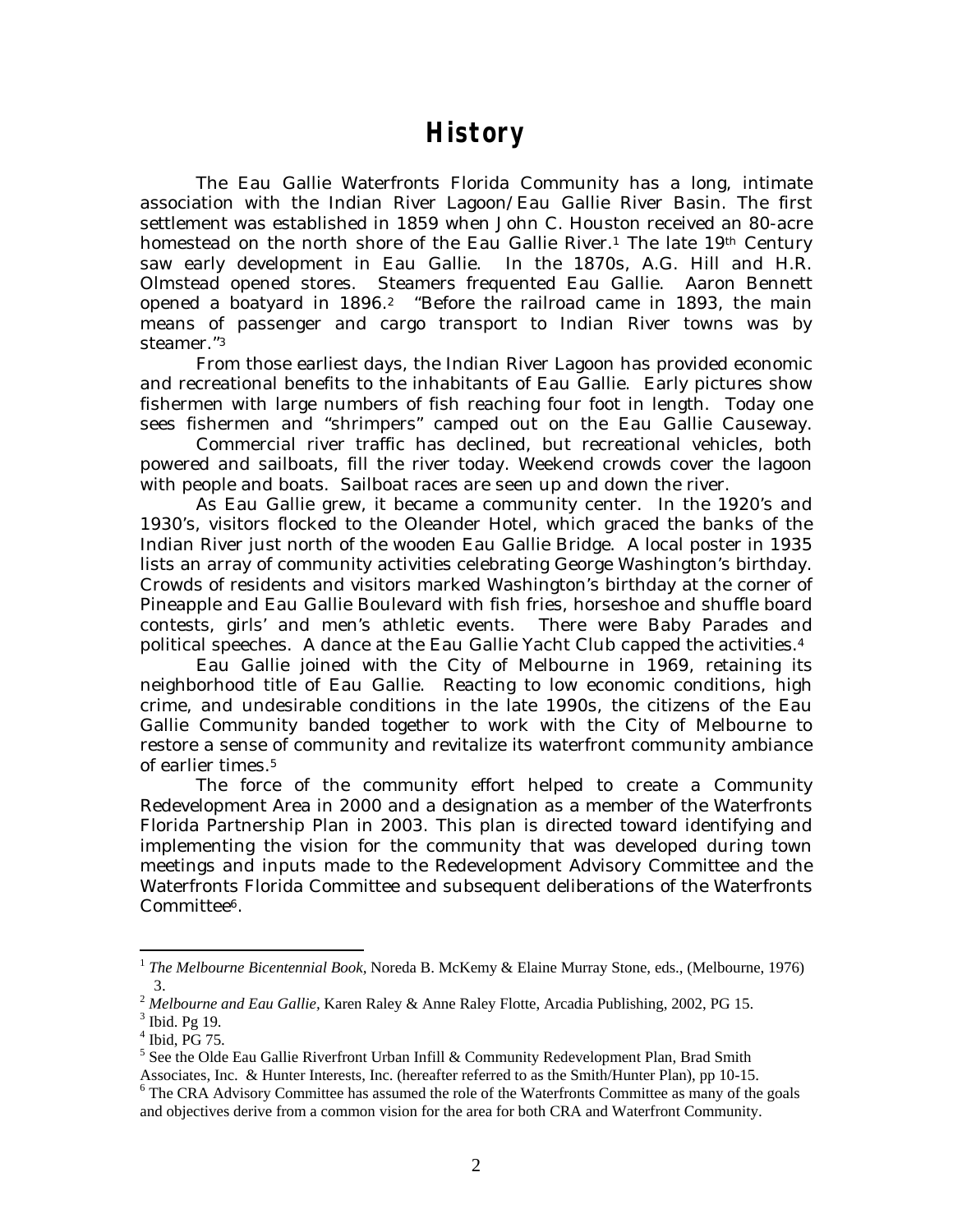## **The Area**

 The heart of the community is the Eau Gallie Riverfront Cultural Center that features the Brevard Museum of Art and Science, the Brevard Symphony Orchestra House, the Eau Gallie Civic Center, the Eau Gallie Public Library, Pineapple Park and the Eau Gallie Pier, the Rossetter House Museum and the Square. The Square (unofficially known as the Eau Gallie Square) was a gathering place in the 1920's and 1930's for community festivals.

The surrounding commercial establishments, which are to the south and west of the core area, are an important neighborhood element. Our vision includes restoring the Eau Gallie pier to its former place of importance in community activities. The vision also includes establishing a riverwalk to give the public better access to the wonders of the Indian River Lagoon. The riverwalk, along with a series of crosswalks, traffic calming devices, and street scaping are planned to connect the ecological, cultural, residential, and service sections of the district together.

The southern region of the Eau Gallie Waterfront Community has elements that reflect the area's early beginnings. The Saint John's Episcopal Church was organized in 1890. The Eau Gallie Yacht Club (now a private residence) was completed in 1911. The John Houston house was built in 1859 and purchased in 1903 by a Standard Oil regional manager named James Rossetter. The house, now known as the Rossetter House, was donated to the Florida Historical Society, and is planned to operate as a museum.

The Eau Gallie Yacht Basin was established in 1896 and further developed in 1920. An operating marina is now on the site of the Yacht Basin. The marina and Ballard Park (across the river) provide recreational opportunities associated with the Eau Gallie River.

The vision is to preserve the historical elements of the southern section so that it supports the cultural heritage of Eau Gallie and to enhance the water elements so that they may be integrated into overall activities that focus on the outstanding water resources present.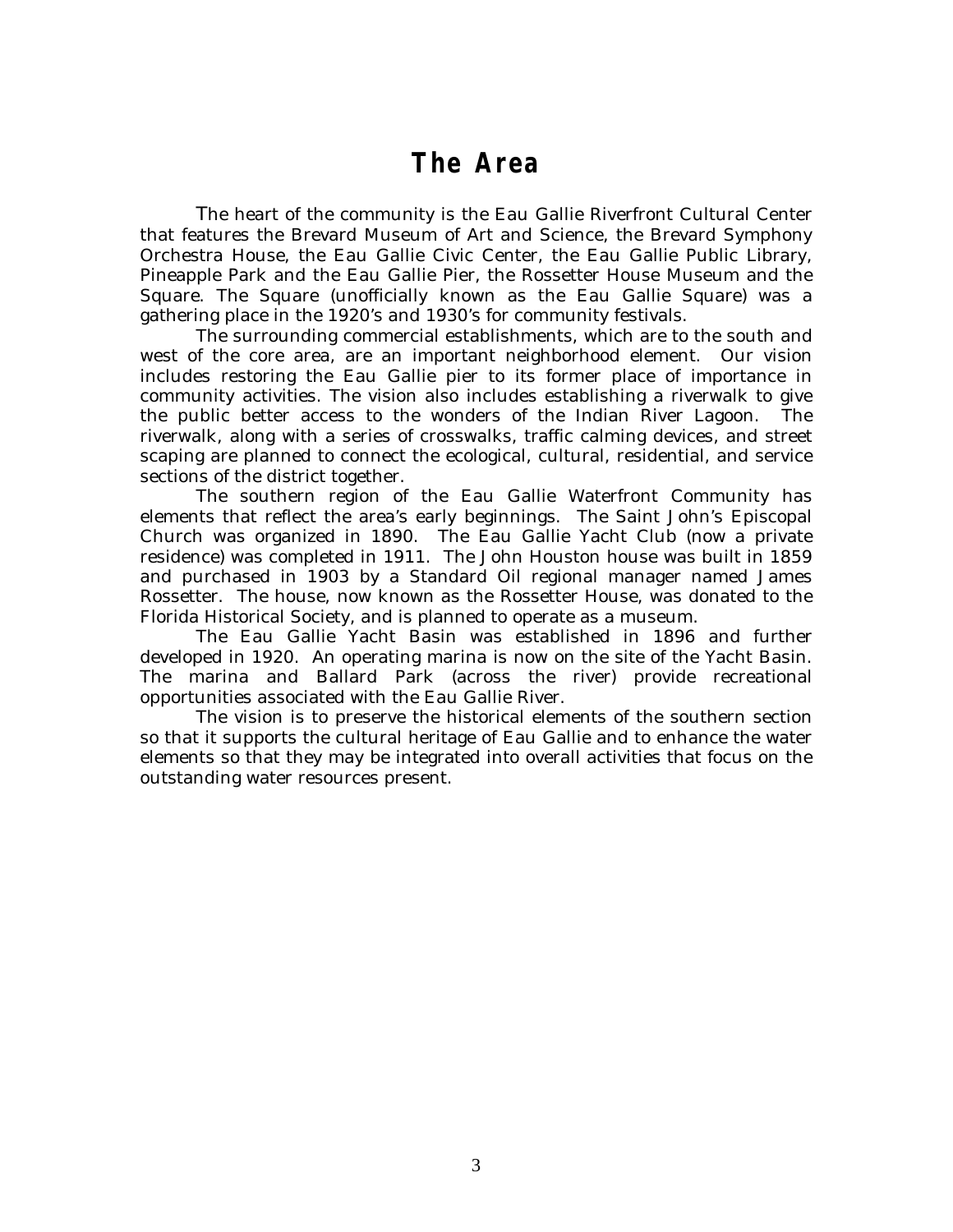### **Developing the Vision**

The current Eau Gallie Waterfronts Community vision originated with the Smith/Hunter  $\frac{7}{1}$  study commissioned by the City of Melbourne. The study resulted from public concern over conditions in the Eau Gallie neighborhood. The effort was described as " a partnership between the City [Melbourne], the consultant team, and the public. Per the City's direction, the study was "publicly driven and defined'" and a "grass-roots, bottom-up approach."8

There were a series of public workshops and meetings of a steering committee composed of interested citizens, homeowners, and local business owners. The committee identified issues, derived a vision reflecting the desired direction of efforts, and, finally, articulated goals and objectives to guide redevelopment.9

The public/City interactive activities produced City actions in law and code enforcement. A City Council Resolution10 established a formal Community Redevelopment Area. The Council appointed a citizen/business Community Redevelopment Area Advisory Committee (hereafter referred to as The Committee) to ensure efforts remained grass roots, citizen centered.

 The Committee began regular monthly meetings using Smith/Hunter as a playbook. The Committee quickly realized that the waterfront is essential in revitalizing the Eau Gallie Community. Historically, the river provided communication/transportation activities that welded the community together.

The Committee, through the City, commissioned development of a Riverfront Development Area Master Plan. Envisioned was retaining/enhancing the Eau Gallie Square area provide a catalyst for Eau Gallie neighborhood development.

The concept of enhancing public access and interest in the river is promoted with a Riverwalk. The Riverwalk skirts the shoreline by the Library/Pineapple Park, extends into the Indian River Lagoon, passes under the Eau Gallie Causeway and ends near a Department of Transportation retention pond that, hopefully, will be transformed into ecological interest point.

A second concept is renovation of the existing pier to allow public celebrations at the location, as well as providing a daily recreation spot for fishing and boating.

The purpose of these improvements is to provide a pleasant, small town gathering area to draw people to the area, support recreational/community activities, and spark commercial development commensurate with the community environment created.

 The desire to retain the area's small community atmosphere led the Committee to also consider promoting an artist neighborhood to enhance and compliment the role of the Brevard Museum of Art & Science, a key asset in the community.

 $\overline{a}$ 

<sup>7</sup> *Eau Gallie Riverfront Urban Infill and Community Redevelopment Plan,* Brad Smith Associates, Inc., and Hunter Interests, Inc., 2001. Subsequently, "Smith/Hunter."

<sup>8</sup> Smith/Hunter, p 8.

<sup>&</sup>lt;sup>9</sup> Ibid, pp 16, 39.

<sup>&</sup>lt;sup>10</sup> Melbourne City Council Resolution No. 1657, September 2000.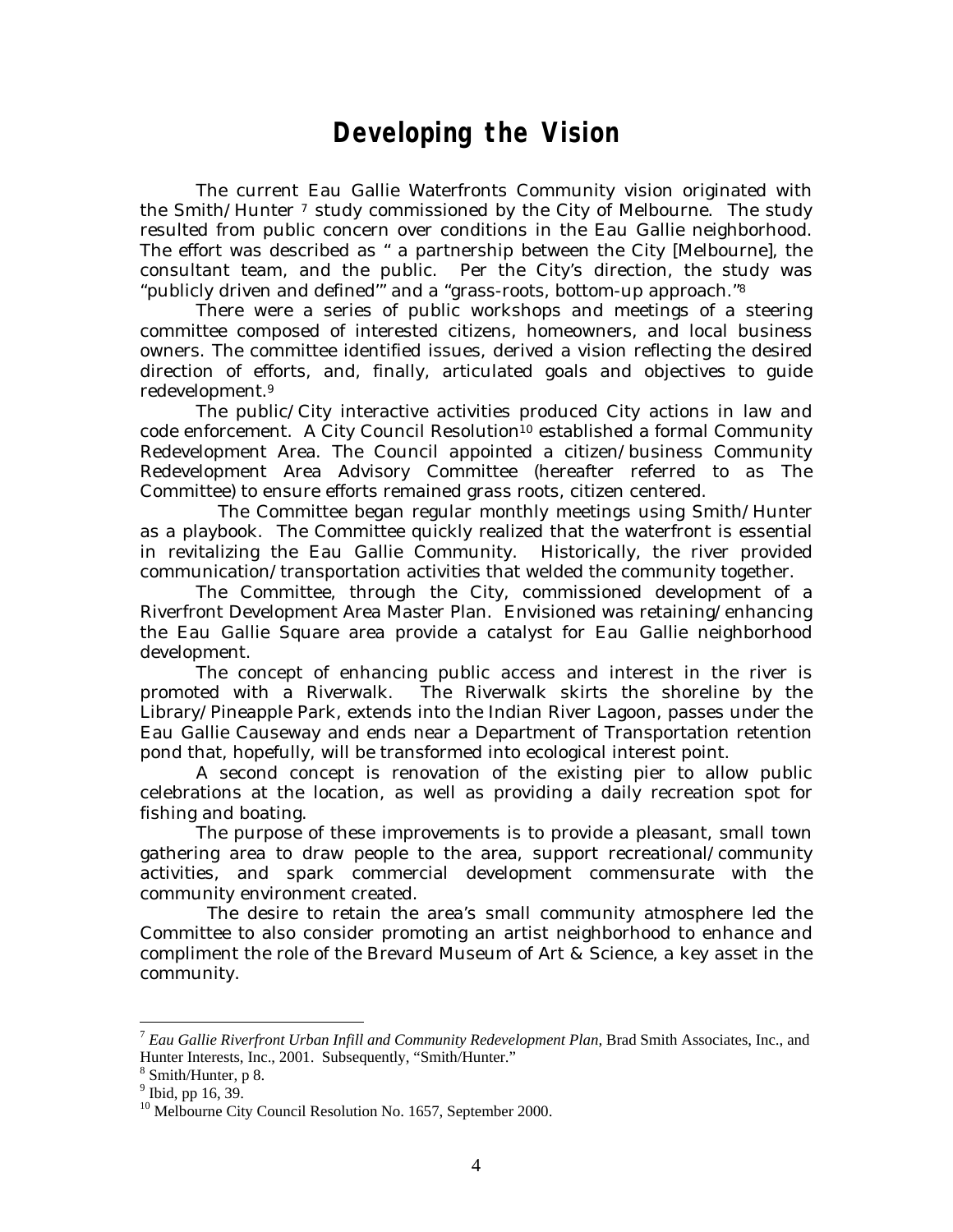## **Vision and Goals**

 The vision developed by the public through the auspices of the Smith/Hunter study states:

*Old Eau Gallie is a charming, thriving place, with its centerpieces being:* 

- *A unique riverfront environment*
- *An economically viable marketplace, and*
- *Cultural and historic areas*

*It is a place where people want to live, work, and play for many generations to come.11*

Building on the original vision, based on Waterfront Committee deliberations with direct public input, a Waterfront's vision may be articulated as follows:

• Further develop the unique riverfront environment of Old Eau Gallie to support public, cultural, historic, and economic purposes

In support of this vision, the following goals, objectives, and strategies were developed:

#### **GOAL A: IMPROVE AND INCREASE PUBLIC USE OF THE AREA AND ACCESS TO THE WATER**

#### **Objective 1: Improve Pineapple Park and the Eau Gallie Pier.**

Strategy 1: Redesign and rebuild the Eau Gallie Pier (subject to obtaining permitting, easements and funding) to enable dockage for:

• Fishing

 $\overline{a}$ 

- Boat tie-ups
- Public activities using the pier.
- Encourage environmental tours of the lagoon employing the pier facility.

Strategy 2: Redesign and renovate Pineapple Park.

Strategy 3: Renovate and add sidewalks to:

- Link the park and the pier.
- Border the lagoon and link with the River Walk. (See objective 2)
- Facilitate creating a linear park.

Strategy 4: Replace existing light poles/add more poles for appearance and safety.

Strategy 5: Add new benches, picnic tables, trash receptacles, pavilions, and playground equipment to the park. Add benches and trash receptacles between the park and the pier.

Strategy 6: Add new/additional landscaping in the park and along the sidewalk.

Strategy 7: Add an entry node to the pier, which at a minimum would contain benches landscaping, and trash receptacles.

<sup>&</sup>lt;sup>11</sup> *Eau Gallie Riverfront Urban Infill and Community Redevelopment Plan, Brad Smith Associates, Inc.,* and Hunter Interests, Inc., 2001.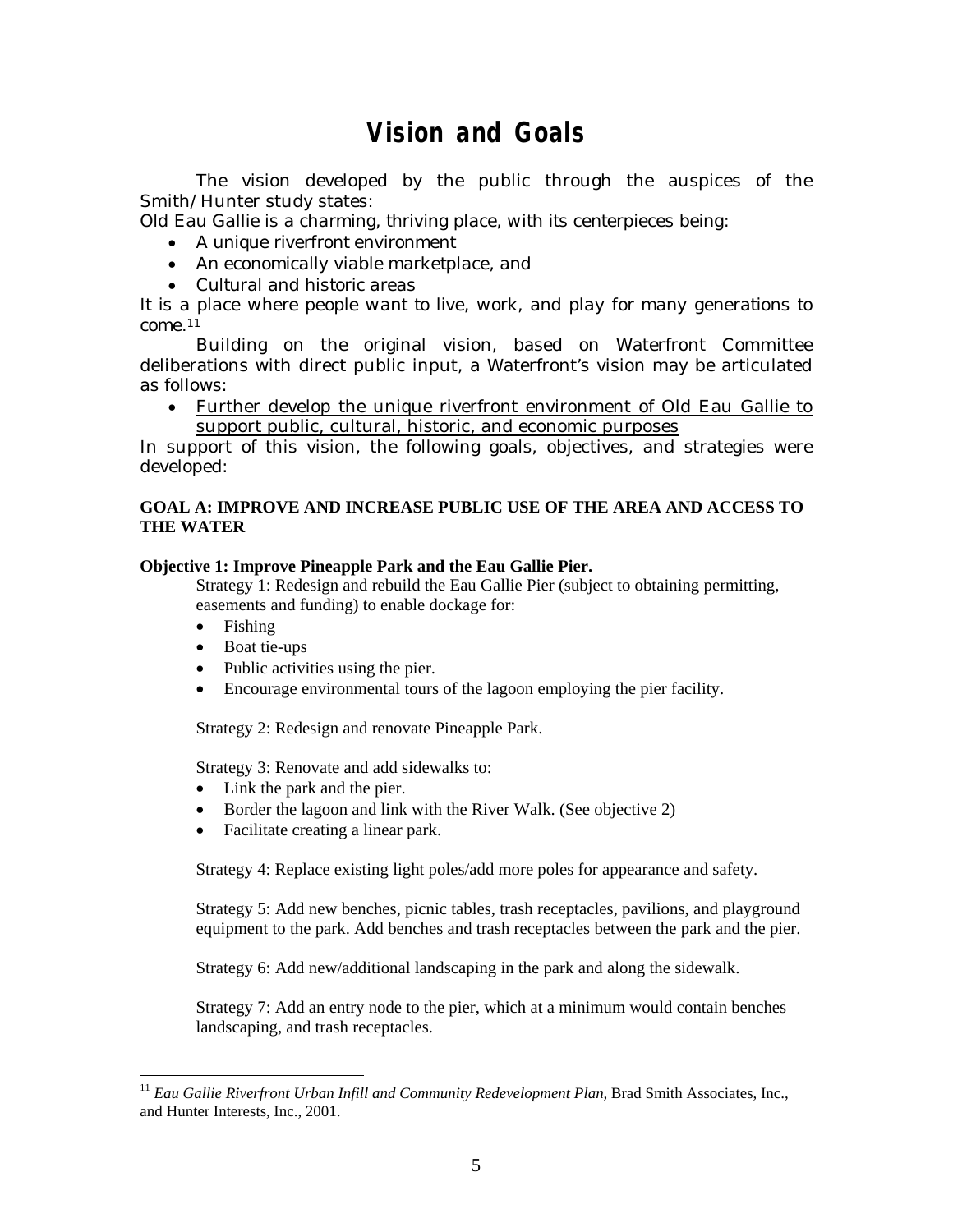Strategy 8: Construct an observation deck at the east end of Pineapple Park. **Objective 2: Construct a Riverwalk.** 

Strategy 1: Design/build a riverwalk to encompass the area from Pineapple Park to the south side of the Causeway beyond the Department of Transportation retention pond, subject to obtaining the proper easements, permitting and funding.

Strategy 2: Plan for an extension of the riverwalk along the south perimeter of the community to link north and south and support a linear park.

Strategy 3: Continue historical signage in the area along the riverwalk at strategic points.

Strategy 4: Add interpretive signs to describe native flora and fauna.

#### **Objective 3: Improve the Eau Gallie Causeway Recreation Area.**

Strategy 1: Take measures to upgrade the recreation area.

- Clean up current landscaping.
- Add new, native landscaping to enhance the recreation area.
- Work with Brevard County to upgrade the boat launching facility of the recreation area.

Strategy 2: Improve/expand the passageway under the Causeway to make it more accessible, usable, and safe and tie it to the recreation area.

- Refurbish the passageway.
- Add lighting.
- Provide fishing stations.
- Add landscaping to upgrade the area.

#### **Objective 4: Improve the Park at the end of Houston Street.**

Strategy 1: Construct a new sea wall to improve and preserve the shoreline.

Strategy 2: Add new benches & trash receptacle.

Strategy 3: Add a pathway and bike trail to link to the proposed linear park.

#### **Objective 5: Improve the public area at the east end of Young Street.**

#### **Objective 6: Improve Ballard Park.**

Strategy 1: Support the proposed construction of an interactive water park  $(20' \times 20')$ behind current playground equipment.

Strategy 2: Provide lighting on poles with receptacles at the base of the poles.

Strategy 3: Replace picnic tables, benches and trash receptacles.

Strategy 4: Provide signs indicating linkage with the linear park.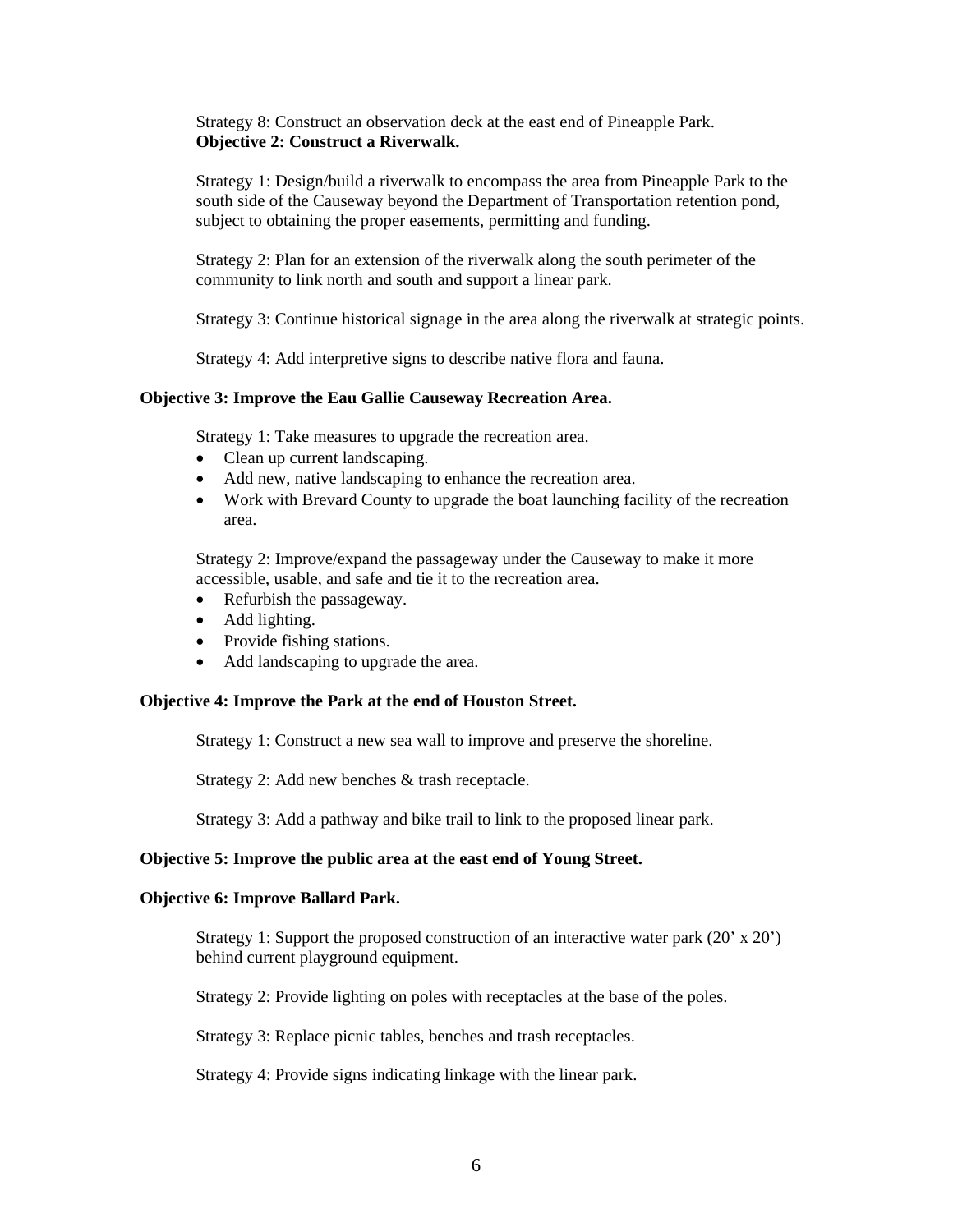#### **Objective 7: Improve the Causeway Entryway into the City.**

Strategy 1: Build signage and/or a "gateway" that will help identify the Eau Gallie historical neighborhood.

Strategy 2: Landscape the Causeway similar to the Melbourne Causeway.

#### **GOAL B: MAINTAIN/ENRICH COMMUNITY CULTURAL RESOURCES**

#### **Objective 1**: **Expand cultural activities incorporating the sciences, performing arts, environmental education/activities and other activities of cultural development**

Strategy 1: Improve Eau Gallie Square to make it a location/destination for cultural events in accordance with the FCT Management Plan.

- Build a pavilion for presentations/performances, as a gathering place.
- Enhance the landscaping with natural Florida vegetation.
- Provide pathways in the square.
- Provide benches, trash receptacles and a bike rack.
- Place appropriate lighting for evening use, security.

 Strategy 2: Construct an interactive fountain and amphitheater in the Riverfront Cultural Center, subject to obtaining proper permitting, easements, and funding.

 Strategy 3: Support the Brevard Museum of Art and Science in maintaining/enhancing its stature as a major cultural attractor.

Strategy 4: Promote cultural activities and integrate the facilities/resources in support of those activities (Museums, Library, Civic Center, Eau Gallie Square, Brevard Symphony).

#### **GOAL C: ENCOURAGE COMMERCIAL/RESIDENTIAL DEVELOPMENT**

#### **Objective 1: Use public/private partnerships to promote economic opportunities.**

Strategy 1: Use agencies such as the Chamber of Commerce, Economic Development Council, and the City of Melbourne planning staff to bring selected commercial enterprises into the area.

- Promote the infill of businesses that support the vision for the area.
- Especially encourage development of ecological oriented/friendly businesses.

Strategy 2: Consider tax incentives through CRA funds to businesses that enhance the vision of the Riverfront Cultural Center.

Strategy 3: Expand the CRA.

#### **Objective 2: Encourage development of adequate lodging for visitors and tourists.**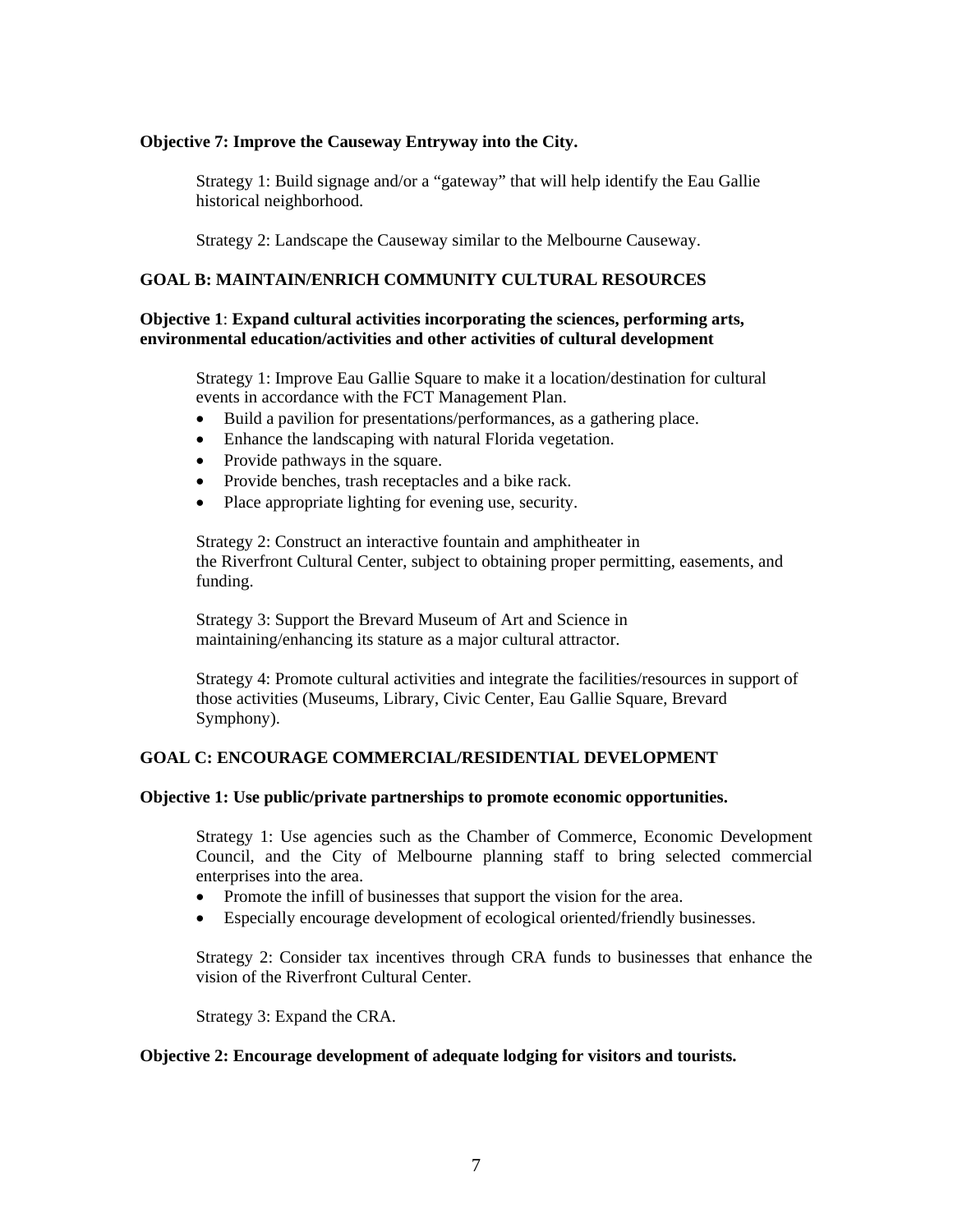Strategy 1: Develop policies to encourage Bed & Breakfast and other lodging facilities that retain the appropriate scale for the area.

Strategy 2: Conduct an inventory/publicize existing tourist locations and lodging.

#### **Objective 3: Encourage mixed use projects that incorporate retail, office and residential uses within the same structure or site.**

Strategy 1: Support facilities that incorporate retail/office/ residential in a scale appropriate to the area.

Strategy 2: Consider artistic "working" residences.

#### **Objective 4: Establish/Maintain architectural standards consistent with the historical, cultural nature of the region.**

Strategy 1: Develop/define/refine architectural standards for the area.

Strategy 2: Monitor the conversion of housing stock to office or professional uses in order to maintain the architectural standards and quality residential component near the urban core.

#### **Objective 5: Develop a pedestrian friendly community.**

Strategy 1: Create a high quality pedestrian (including bike paths) linkage between living, working, and recreational areas of the district.

• Create paths/sidewalks with paving, lights, and landscaping for easy, comfortable travel where needed.

Strategy 2: Specifically improve/repair existing sidewalks; add sidewalks in Pineapple Park and the Eau Gallie Square, and the residential area south of Montreal (where desired).

Strategy 3: Construct distinct crosswalks at the following intersections:

- Highland Avenue and Eau Gallie Blvd.
- Highland Avenue and Montreal Avenue
- Pineapple Avenue and Eau Gallie Blvd.
- Pineapple Avenue and Montreal Avenue

Strategy 4: Construct traffic calming devices on Pineapple Avenue to include a raised walkway between the Brevard Museum of Art & Science parking area and the Pineapple Park/Eau Gallie Library.

Strategy 5: Obtain easements as necessary for extending sidewalks, streetscape and pedestrian areas.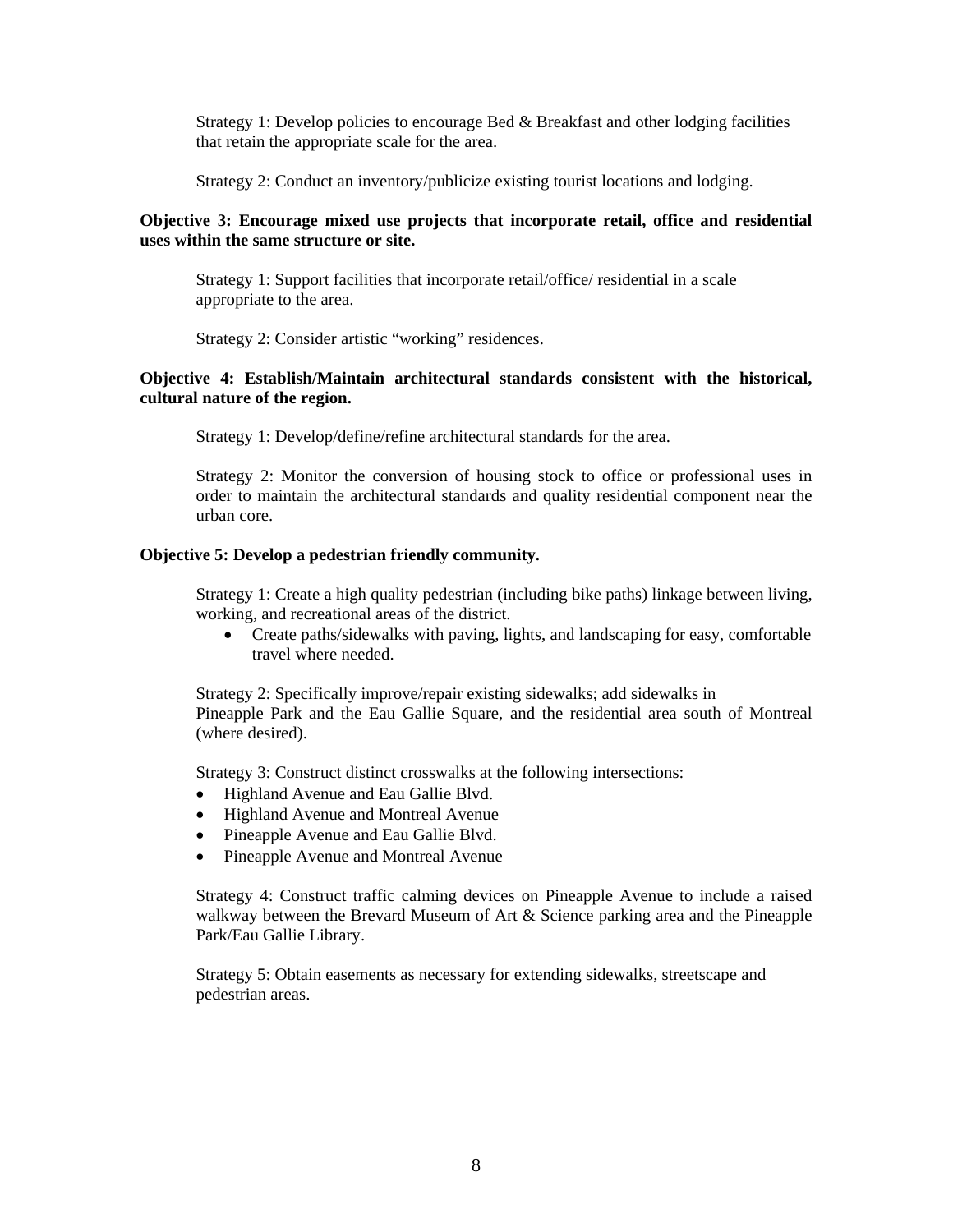#### **GOAL D: IMPROVE AND INCREASE PARKING**

#### **Objective 1: Purchase lands for creation of public parking lots or structures, integrating private and public cooperative financing mechanisms and partnerships.**

#### **Objective 2: Extend on street parking for use in commercial and residential areas for additional and/or traffic calming.**

Strategy 1: Analyze downtown parking allowing narrower parking spaces in public lots and on-street parking.

Strategy 2: Change parallel parking spaces to angled parking on the east side of Highland between Eau Gallie Blvd. and Bud Yeager, on the north side of Bud Yeager adjacent to Eau Gallie Square, and Highland Avenue across from the Eau Gallie Civic Center.

Strategy 3: Ease Parking Requirements as Incentive.

- Research parking requirements for new business in the redevelopment area to encourage new business.
- Review retention pond requirement in the redevelopment area.

#### **GOAL E: ENSURE ADEQUATE TRANSPORTATION IN THE AREA**

#### **Objective 1: Provide traffic control/calming**

Strategy: Commission a traffic study with the purpose of:

- Streamlining traffic flow
- Creating pedestrian friendly traffic calming
- Considers parking needs

#### **Objective 2: Enhance public transportation**

 Strategy: Work with Brevard County to ensure the Space Coast Area Transit system services the area.

#### **GOAL F: IMPROVE THE INFRASTRUCTURE**

#### **Objective 1: Employ environmentally sensitive practices to improve the infrastructure**

Strategy 1: Create stormwater parks when installing master stormwater retrofitting improvements.

Strategy 2: Connect public and private open space through linear parks and greenways where possible.

Strategy 3: Provide shoreline stabilization and stromwater improvements to enhance the Indian River Lagoon.

Strategy 4: Regrade the roads in the south area to alleviate stormwater runoff problems.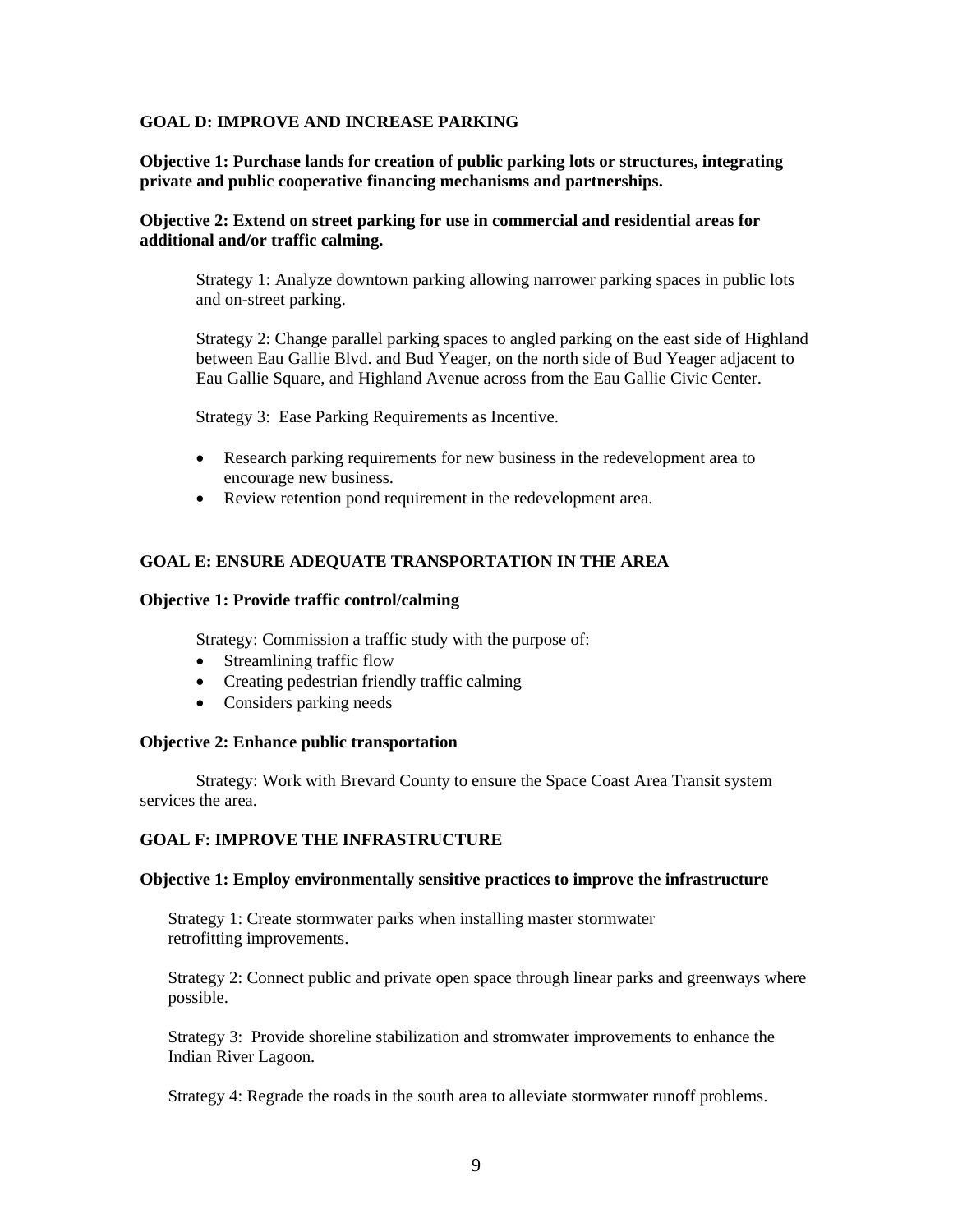#### **Objective 2: Manage Utility Line Installation.**

Strategy 1: Ensure the location/installation of utility lines (water, sewer, and stormwater) serves public/private needs with minimum adverse environment and appearance impacts.

Strategy 2: Upgrade existing utility lines (sewer, water, and stormwater) as necessary to meet current and projected needs.

#### **GOAL G: RETAIN/PROMOTE EAU GALLIE'S HERITAGE**

#### **Objective 1: Encourage preservation/rehabilitation of structures with architectural, historic or aesthetic significance.**

Strategy 1: Promote incentives and programs which cause the rehabilitation of historic and architecturally significant buildings within the area.

Strategy 2: Review the historic survey and encourage owners to place sites/structures on the National register.

Strategy 3: Obtain Historic District designation for at least a part of the area.

#### **Objective 2: Ensure significant places/events are identified with historical markers**

Strategy 1: Ensure preservation of the current historical markers.

Strategy 2: Promote creation of additional historical markers in the community.

 Strategy 3: Expand upon the current Boy Scout project of restoring/repairing the historical markers.

#### **Objective 3: Develop the Eau Gallie Gateway**

Strategy 1: Use landscaped, monolithic ceramic and mosaic sculptures and signage to depict historically researched stories.

Strategy 2: Develop self guided walking tours and guided group tours to educate on and showcase the area's heritage (for instance, partner with the Brevard Heritage Council and/or Florida Historical Society to create walking tours)

**Objective 4: Develop/implement a marketing/promotion plan that integrates the area into the Florida Greenway and Trails system and the Indian River Lagoon Scenic Highway program**